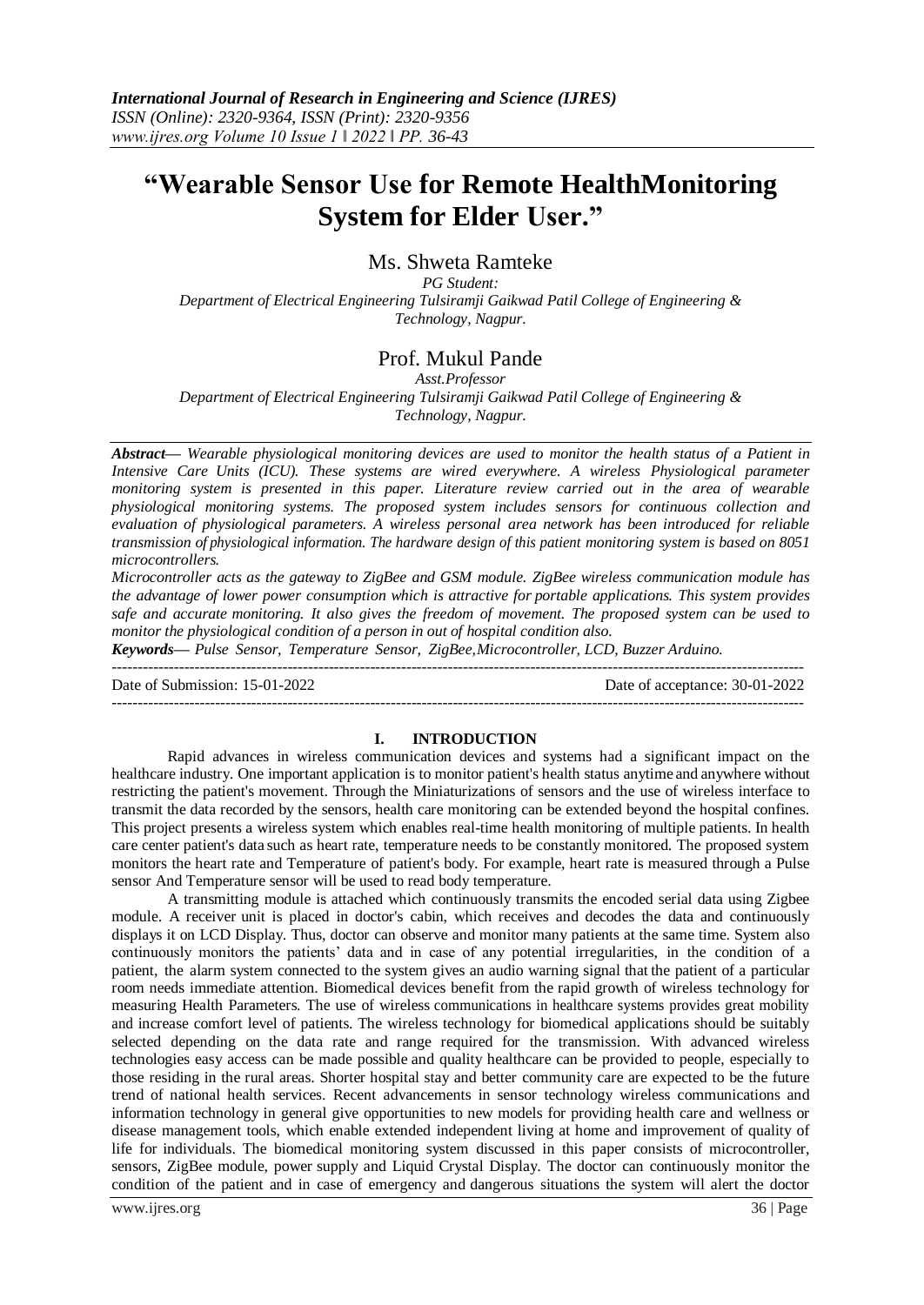immediately. The wireless communication link used in this work is a ZigBee based network for communication within the hospital environment. This type of communication is done with ZigBee network topology. Each patient will be given this module and with the help of this module the patient's health condition is continuously monitored. If there is any change in the condition of the Health parameters, it immediately sends that changed data through ZigBee to the local monitoring system where the main module is connected. The doctor can observe the status of the patient through the computer.

### **II. METHODOLOGY**

The system consists of microcontroller, Pulse sensors, Temperature Sensor, ZigBee module, power supply and Liquid Crystal Display. In case of emergency and dangerous situations the system will alert the doctor immediately. A ZigBee based network is used for the purpose of doctor to patient communication in the hospital environment. For communicating to a distant location SMS facility is implemented.

The emergency situation is indicated to a preset phone number through SMS. This way of communication is actually done with ZigBee network. In a hospital environment each patient is having this module and with the help of this the patient's health condition is monitored. If there is any change in the normal condition of the health parameters then this module immediately sends that changed parameter to the local central monitoring system in the hospital through ZigBee wireless technology. The same information is transferring a message or SMS through GSM network to the care taker.

### *A. Modes System Architecture at The Patient End Operation*.



*Fig.1 Block Diagram of Transmitter*

The system architecture at the patient end is shown in Figure 1.The system architecture at the patient end several temperature sensing techniques are currently in widespread use. The most common methods are Resistance Temperature Detectors (RTDs), thermocouples, thermistors, and sensor ICs. The right one for specific application depends on the required temperature range, linearity, accuracy, cost, features, and ease of designing the supporting circuitry. In this work IC LM35 sensor is used as temperature sensor.

The LM35 series are precision integrated-circuit temperature sensor, whose output voltage is linearly proportional to the Celsius (Centigrade) temperature. The analog information is converted to digital form with the help of ADC.

Heart beat sensor is designed to give digital output of heart beat when a finger is placed on it. This digital output can be connectedto microcontroller directly to measure the Beats per Minute (BPM)rate.

Heart beat is sensed by using a high intensity type LED and LDR. The finger is placed between the LED and LDR. The skin is illuminated with visible (red) using transmitted or reflected light for detection. This circuit made from an infrared phototransistor and infrared LED.

The skin is used as a reflective surface for infrared light. The density of blood in the skin will `effect on the IR reflectivity. The pumping action of heart causes the blood density rises and falls. So that we can calculate the heart rate based on the rise and fall of intensity of infrared that reflected by skin. It works on the principle of light modulation by blood flow through finger a teach pulse.

If there is any change in the pulses then it is noticed as the change in the heart's normal rhythm. The controller will get an interrupt at this time, which indicates the malfunction of the heart.Then it sends the pulse count with the patient's ID to the doctor in the hospital and at the same time it sends SMS to a preset number stored in the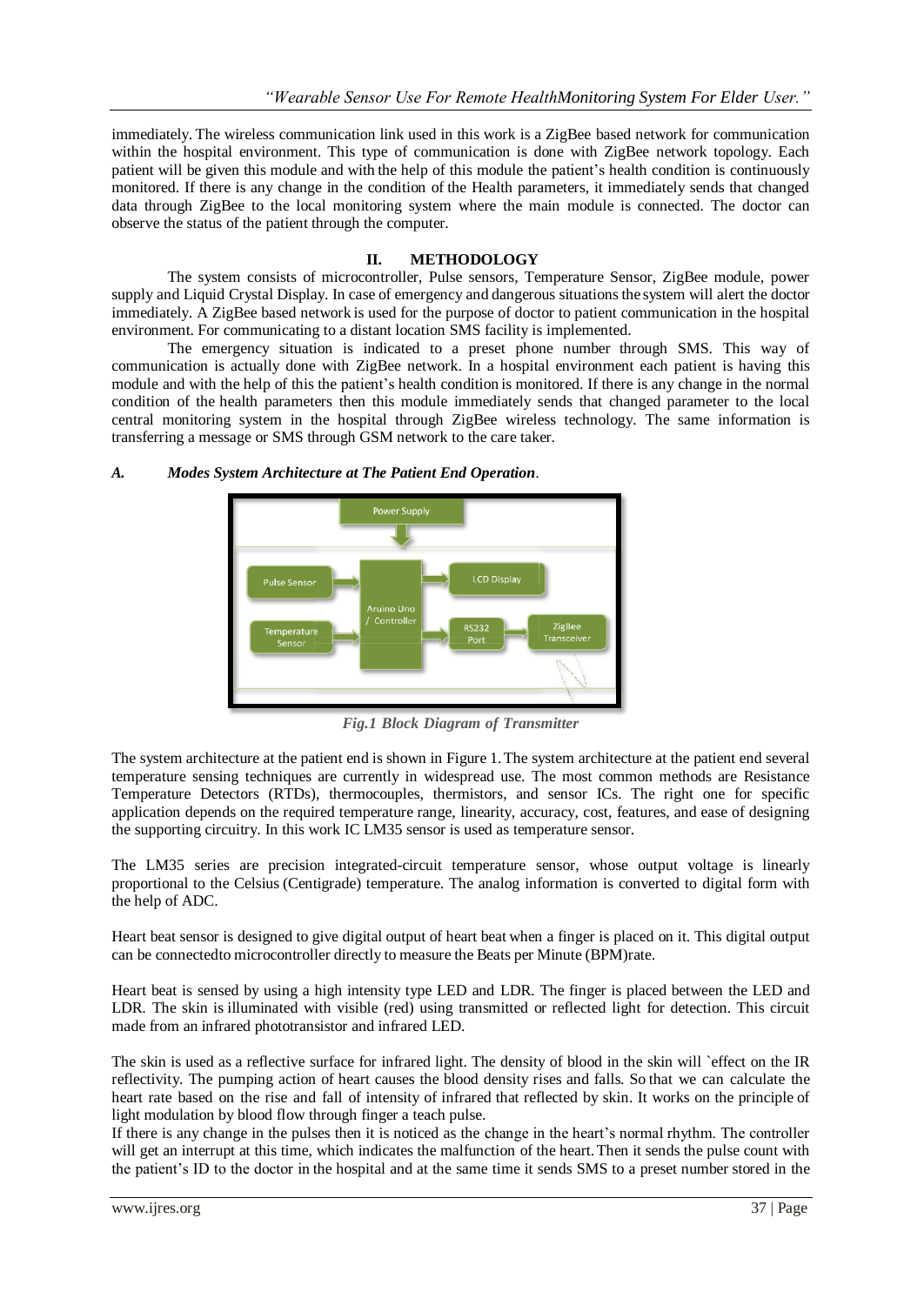microcontroller.





*Fig.2 Block Diagram of Receiver*

The system architecture at the doctor end is shown in Figure 2.The system architecture at the doctor end Embedded technology isimplemented to perform a specified task and the programming is done using assembly language programming or embedded C. The AT89C51 microcontroller is used at the patient end as well as at the doctor end. This is a low-power, high- performance CMOS 8- bit microcomputer. It has 8Kbytes of Flash programmable and erasable read only memory (PEROM). The on-chip Flash allows the program memory to be reprogrammed in-system or by a conventional non-volatile memory programmer. By combining a versatile 8 bit CPU with Flash on a monolithic chip, the Philips AT89C51 is a powerful microcomputer, which provides a highly flexible and cost-effective solution to many embedded control applications.

### *a)Flow Chart.*



*Fig.3 Flow Chart of Transmitter*

At transmitter End our system has Pulse Sensor, Temperature Sensor, Controller (Arduino), ZigBee Transceiver Module. Controller checks whether pulse is detected or not and once it detects pulse it starts counting pulses for specific interval. After completing the timer interval controller coverts that count to pulses per minute and then senses temperature of the body using LM35 Sensor. And once heart rate and temperature is calculatedcontroller send that data wirelessly to Doctor's End (Receiverside) via Zigbee Transceiver Module.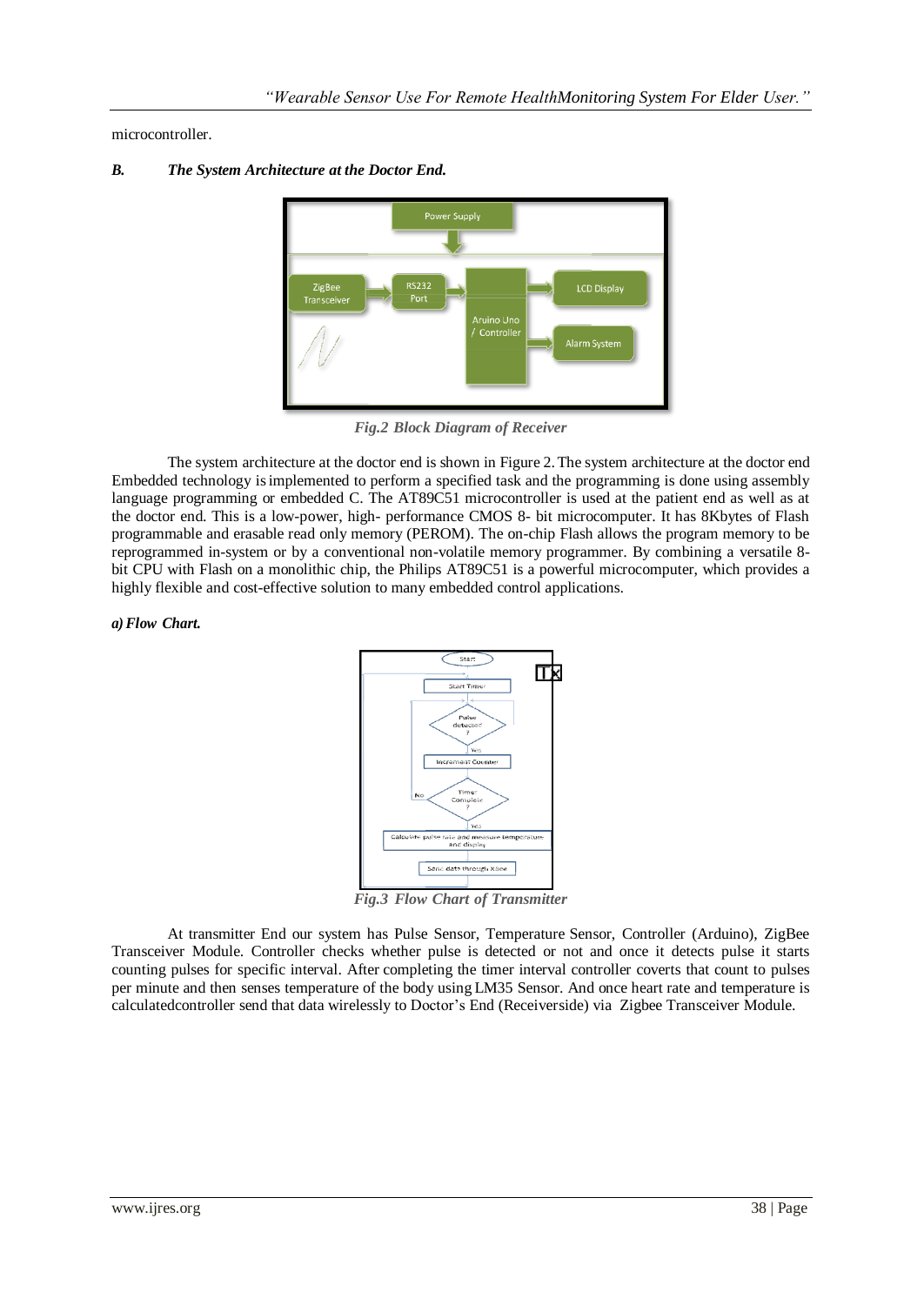

*Fig.4 Flow Chart of Transmitter*

At Receiver End systems have ZigBee Transceiver Module, Controller (Arduino), LCD Display. Controller keeps checking for the data from Zigbee module and as soon as data is received by ZigBee Module Controller reads that and Displays the same data on LCD in specific Format with patient ID which can be monitored by Doctor easily without going to patient's location or Room.

## **III. MAIN COMPONENT**

# *A. ARDUINO UNO*



*Fig.5 Arduino UNO*

The Arduino Uno is an open-source microcontroller board based on the Microchip ATmega328P microcontroller and The board has 14 digital I/O pins (six capable of PWM output), 6 analog I/O pins, and is programmable with the Arduino IDE (Integrated Development Environment), via a type B USB cable. It can be powered by the USB cable or by an external 9-volt battery, though it accepts voltages between 7 and 20 volts. The Uno board is the first in a series of USB-based Arduino boards and version 1.0 of the Arduino IDE were the reference versions of Arduino, which have now evolved to newer releases. The ATmega328 on the board comes preprogrammed with a boot loader that allows uploading new code to it without the use of an external hardware programmer. inductor current of the converter by regulating the inductor ripple or a scaled version of it within the hysteretic band.

### **Advanced RISC Architecture**

- o 131 Powerful Instructions Most Single Clock CycleExecution
- o 32 x 8 General Purpose Working Registers
- o Up to 20 MIPS Throughput at 20 MHz
- o On-chip 2-cycle Multiplier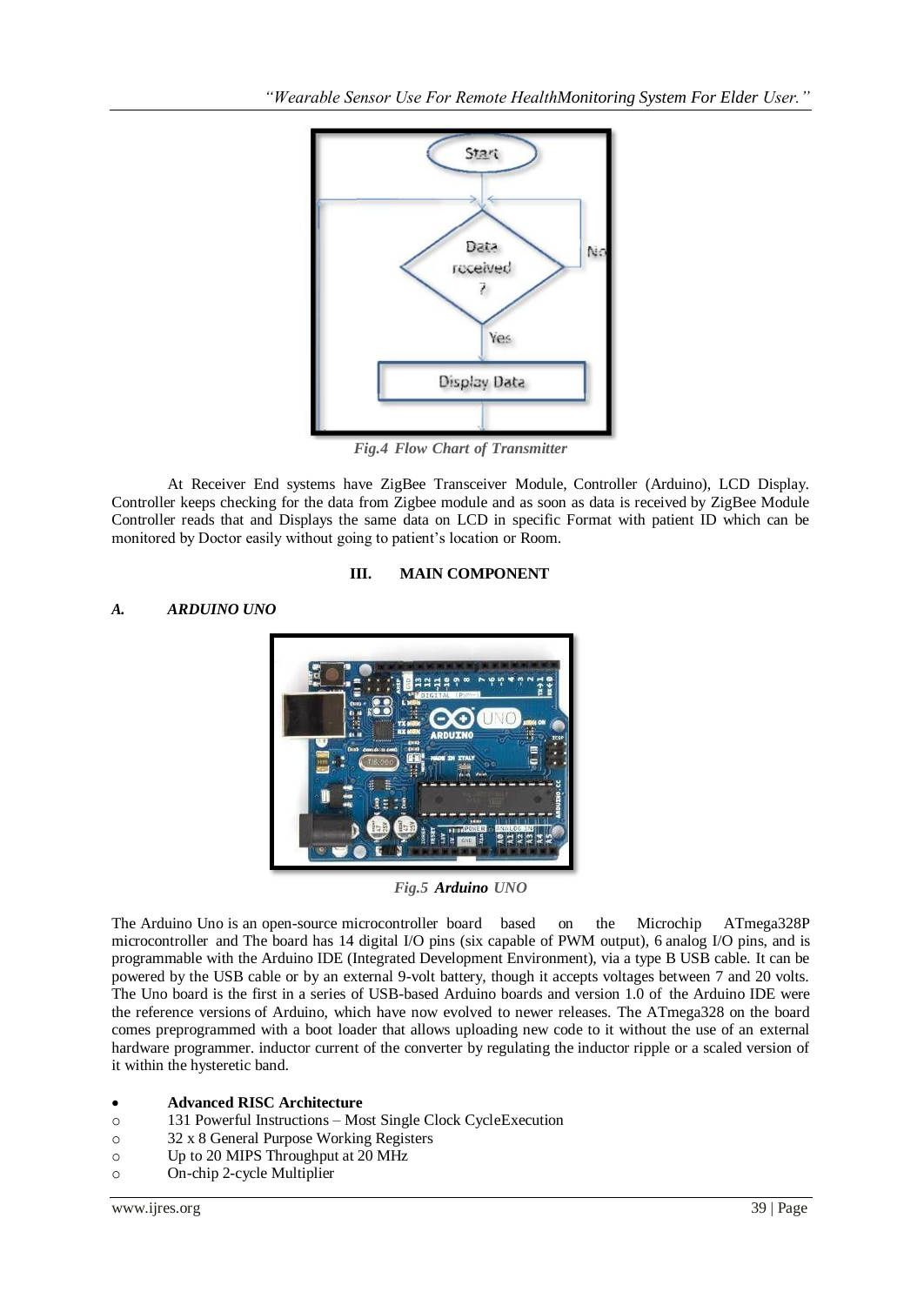- **High Endurance Non-volatile Memory Segments**
- o 4/8/16/32K Bytes of In-System Self-ProgrammableFlash program memory
- o 56/512/512/1K Bytes EEPROM
- o 512/1K/1K/2K Bytes Internal SRAM
- o Write/Erase Cycles: 10,000 Flash/100,000 EEPROM
- o Data retention: 20 years at 85°C/100 years at 25°C
- o Optional Boot Code Section with Independent Lock Bits
- o In-System Programming by On-chip Boot Program
- o True Read-While-Write Operation
- o Programming Lock for Software Security

### **Peripheral Features**

- o Two 8-bit Timer/Counters with Separate Prescaler andCompare Mode
- o One 16-bit Timer/Counter with Separate Prescaler,
- Compare Mode, and Capture Mode
- o Real Time Counter with Separate Oscillator
- o Six PWM Channels
- o 8-channel 10-bit ADC in TQFP and QFN/MLF package
- o Temperature Measurement
- o 6-channel 10-bit ADC in PDIP Package
- o Temperature Measurement
- o Programmable Serial USART
- o Master/Slave SPI Serial Interface
- o Byte-oriented 2-wire Serial Interface (Philips I2 Ccompatible)
- o Programmable Watchdog Timer with Separate On-chipOscillator
- o On-chip Analog Comparator
- o Interrupt and Wake-up on Pin Change

developed by Arduino.cc. The board is equipped with sets of digital and analog input/output (I/O) pins that may be interfaced to various expansion boards(shields) and other circuits.

### **Special Microcontroller Features**

- o Power-on Reset and Programmable Brown-out Detection
- o Internal Calibrated Oscillator.
- o External and Internal Interrupt Sources.

o Six Sleep Modes: Idle, ADC Noise Reduction, Power-save, Power- down, Standby, and Extended Standby.

- **I/O and Packages**
- o 23 Programmable I/O Lines
- o 28-pin PDIP, 32-lead TQFP, 28-pad QFN/MLF and 32-pad QFN/MLF

### **Operating Voltage:**

 $0 \t 1.8 - 5.5V$ 

**LED:** There is a built-in LED driven by digital pin 13. Whenthe pin is high value, the LED is on, when the pin is low, it is off.

**VIN:** The input voltage to the Arduino/Genuino board whenit is using an external power source (as opposed to 5 volts from the USB connection or other regulated power source). You can supply voltage through this pin, or, if supplying voltage via the power jack, access it through this pin.

**5V:** This pin outputs a regulated 5V from the regulator on the board. The board can be supplied with power either from the DC power jack (7 - 20V), the USB connector (5V), or the VIN pin of the board (7-20V). Supplying voltage via the 5V or 3.3V pins bypasses the regulator, and can damage the board.

**3V3:** A 3.3-volt supply generated by the on-board regulator.Maximum current draw is 50 mA.

**GND:** Ground pins.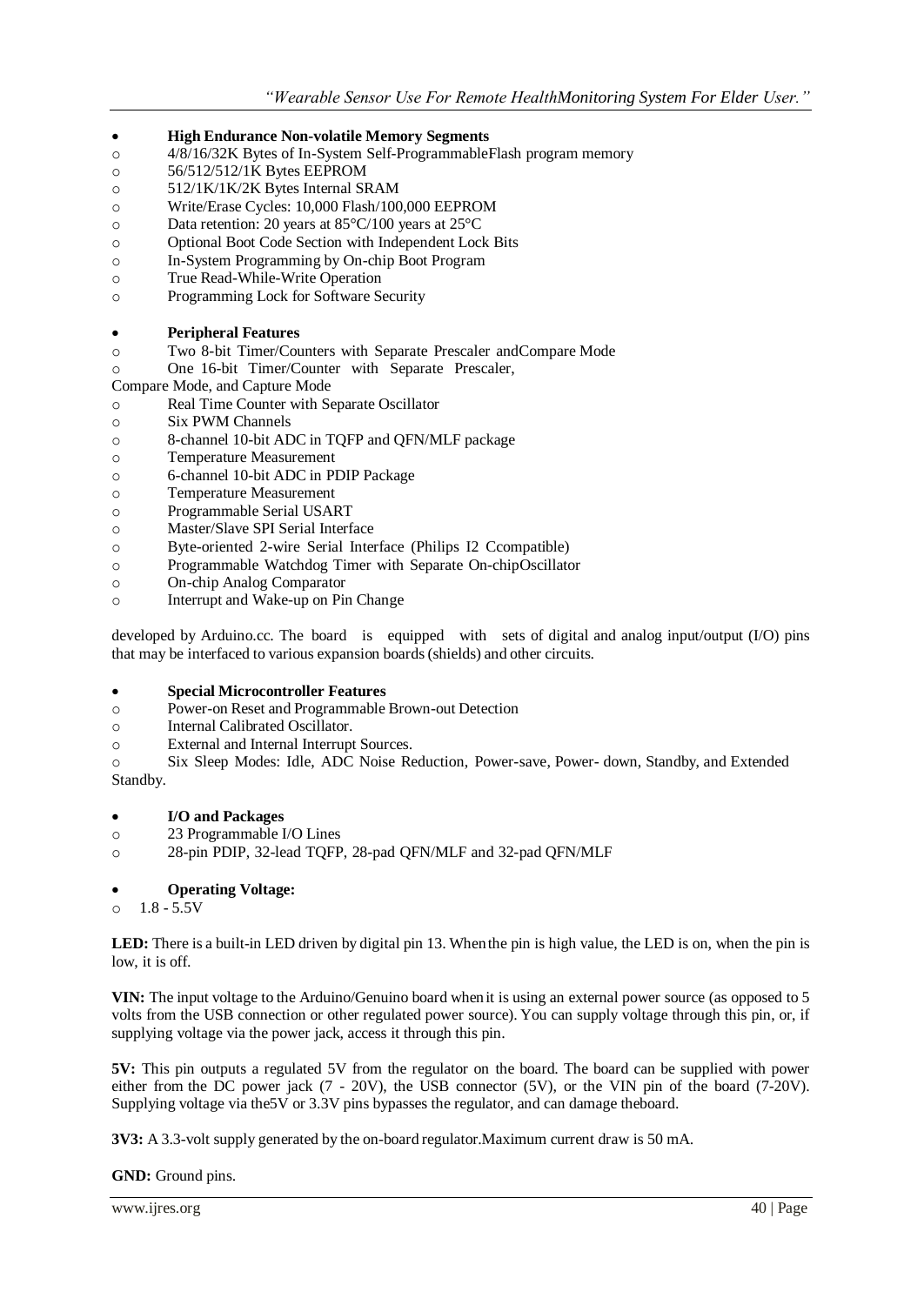**IOREF:** This pin on the Arduino/Genuino board provides the voltage reference with which the microcontroller operates. A properly configured shield can read the IOREF pin voltage and select the appropriate power source, orenable voltage translators on the outputs to work with the 5Vor 3.3V.

**Reset:** Typically used to add a reset button to shields that block the one on the board.

**Serial / UART:** pins 0 (RX) and 1 (TX). Used to receive (RX) and transmit (TX) TTL serial data. These pins are connected to the corresponding pins of the ATmega8U2 USB-to-TTL serial chip.

**External interrupts:** pins 2 and 3. These pins can be configured to trigger an interrupt on a low value, a rising orfalling edge, or a change in value.

**PWM (pulse-width modulation):** pins 3, 5, 6, 9, 10, and 11. Can provide 8- bit PWM output with the analog Write ()function.

**SPI (Serial Peripheral Interface):** pins 10 (SS), 11 (MOSI), 12 (MISO), and 13 (SCK). These pins support SPIcommunication using the SPI library.

**TWI (two-wire interface) / I²C:** pin SDA (A4) and pin SCL(A5). Support TWI communication using the Wire library.

**AREF (analog reference):** Reference voltage for the analoginputs.

### *B. ZigBee Module*

The Zigbee standard is a standard built on top of IEEE 802.15.4 which provides the upper layers for control and sensor applications. It has been designed to be very robust so that it can operate reliably in harsh radio environments, providing security and flexibility. As an open standard, Zigbee is able to operate using items from a variety of manufacturers. It has been designed to be very robust so that it can operate reliably in harsh radio environments, providing security and flexibility. As an open standard, Zigbee is able to operate using items from a variety of manufacturers.

*ZigBee Alliance*



*Fig.6 ZigBee Module*

As Zigbee is an open standard it is developed and maintained by an industry alliance called the Zigbee Alliance. This was initially set up in 2002 and since then its membership has grown considerably as the adoption of the standard has increased.

The Zigbee Alliance has three levels of membership:

o Adapter: The Adapter Zigbee Alliance members are allowed access to completed Zigbee specifications and standards

o Participant: Participant members have voting rights, playa role in Zigbee development, and have early access to specifications and standards for product development.

o Promoter: The Promoter membership of the Zigbee Alliance provides automatic voting rights in all work groups, final approval rights on all standards and a seat on the Alliance Board of Directors.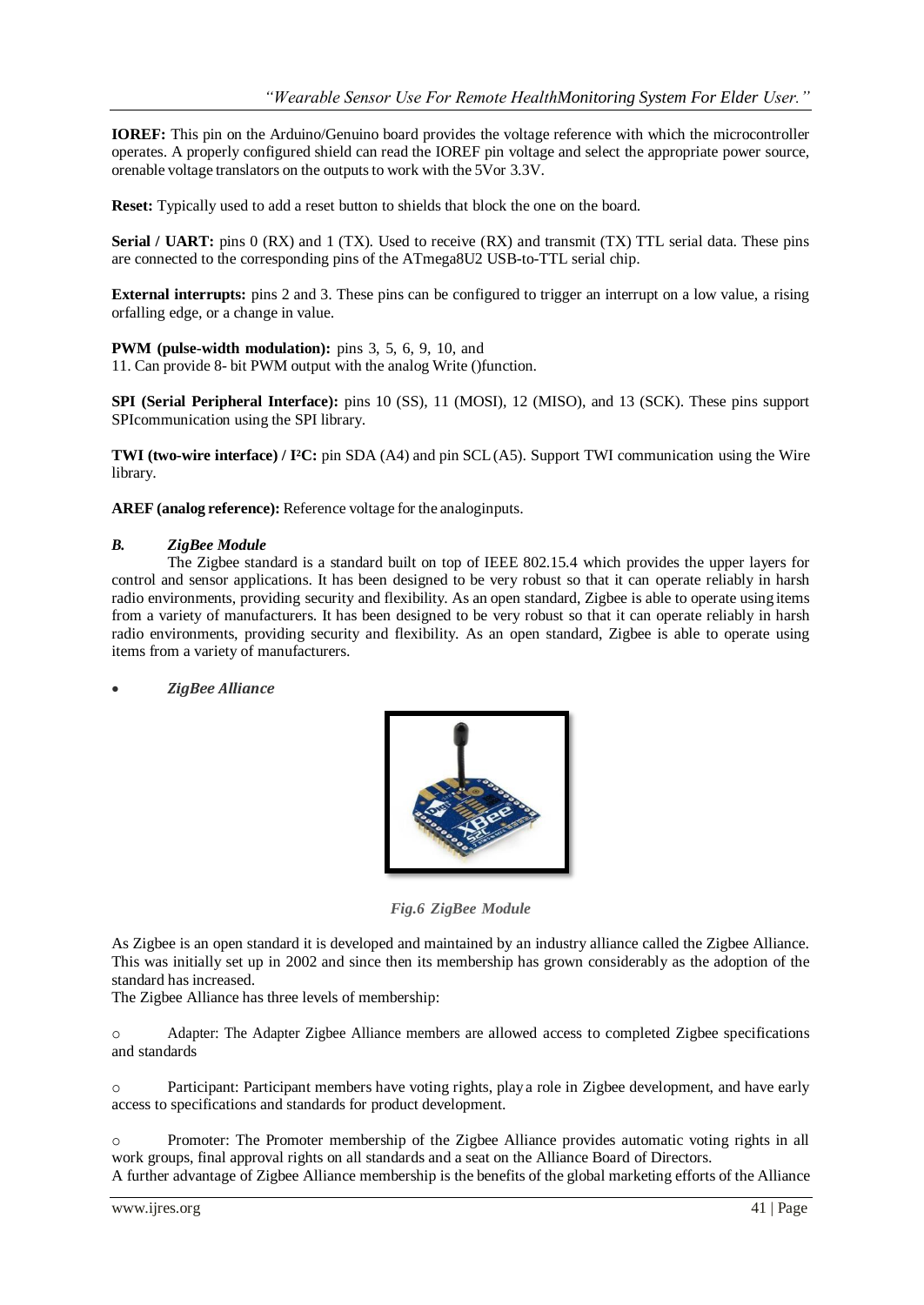which actively promotes use of Zigbee standards.

### *ZigBee Basics*

The distances that can be achieved transmitting from one station to the next extend up to about 70 meters, although very much greater distances may be reached by relaying data from onenode to the next in a network.

The different ISO layers in a Zigbee protocol stack.



*Fig.7 ZigBee ISO Layer*

The main applications for 802.15.4 are aimed at control and monitoring applications where relatively low levels of data throughput is needed, and with the possibility of remote, battery powered sensors, low power consumption is a key requirement. Sensors, lighting controls, security and many more applications are all candidates for the new technology.

# ulseCount'

# **IV. SIMULATION RESULT**

### V. **CONCLUSION**

This paper stresses the design of patient monitoring system based on ZigBee. The biomedical telemetry system consists of temperature sensor, Pulse sensor, signal conditioning circuit, microcontroller, data cable, mobile phone, LCD display.

This is a convenient method to monitor the patient's health condition. The temperature, heart beat and blood pressure are all sensed by using the appropriate sensors which are placed near the patient's body that is